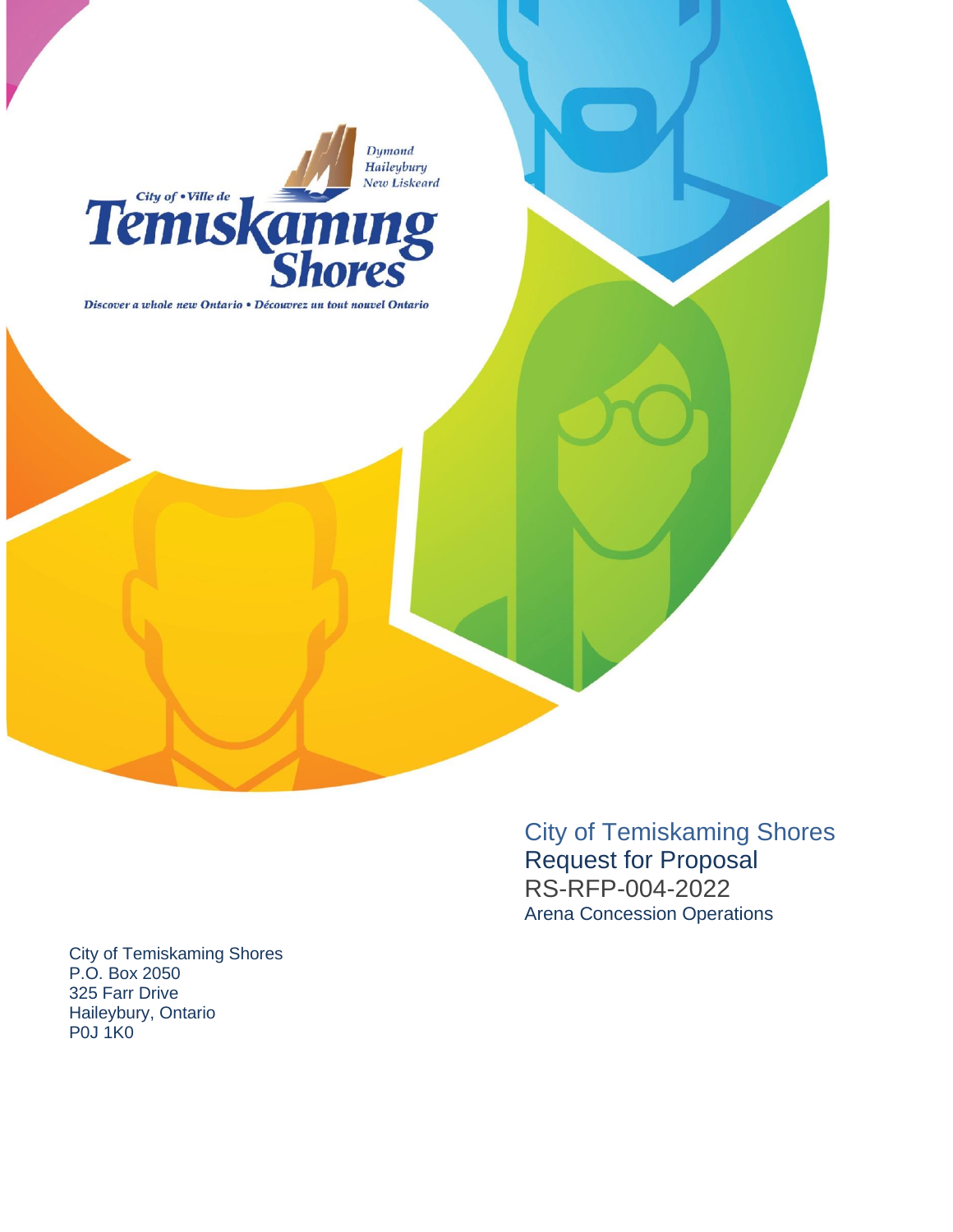## **COVID-19 Statement**

The health and safety of our residents, employees, visitors and service providers is our highest priority. By responding to this RFP, Bidders undertake to follow the provincial and/or municipal requirements (including physical distancing, use of personal protective equipment, etc.) that may prevail while performing within the scope of this Proposal.

## **1. Objective**

This Request for Proposals (RFP) is an invitation to submit proposals from interested individuals and businesses for the operation of the concessions within the Don Shepherdson Memorial Arena and the Shelley Herbert-Shea Memorial Arena.

# **2. Background**

Located at the head of Lake Temiskaming, Temiskaming Shores is located in North-eastern Ontario, near the Quebec border. Temiskaming Shores has a population of approximately 9,920, according to the 2016 census. The City of Temiskaming Shores is governed by a seven-member Council comprised of six Councillors and one Mayor. The City also has various Committees of Council, with members appointed by Council.

## **3. Definitions**

- 3.1 **City**: means the Corporation of the City of Temiskaming Shores.
- 3.2 **Proponent(s)/ Bidder(s):** means all persons, partnerships or corporations who respond to the RFP and includes their heirs, successors and permitted assigns.
- 3.3 **Request for Proposal;** means this Request for Proposal (RFP) document including all schedules, parts and attachments, as issued by the City, including any addenda or amendments made to it after initial issue.
- 3.4 **Successful Proponent/ Bidder:** means the Proponent/Bidder whose RFP submission is/are accepted to who has/have agreed to supply the goods and/or services, as outlined herein.

#### **4. Submission**

Submissions must be in a *.pdf format* and submitted electronically to:

**[tenders@temiskamingshores.ca](mailto:tenders@temiskamingshores.ca)**

Subject Line: RS-RFP-004-2022 **"**Arena Concession Operations**"**

Addressed to: Logan Belanger, Clerk

Proponents will receive an automatic email response to indicate that the submission has been received, and to contact the Municipal Clerk for submission opening details. Contact the Clerk at 705-672-3363 ext. 4136 or at [clerk@temiskamingshores.ca,](mailto:lbelanger@temiskamingshores.ca) should the Proponent not receive an email from the [tenders@temiskamingshores.ca](mailto:tenders@temiskamingshores.ca) email account.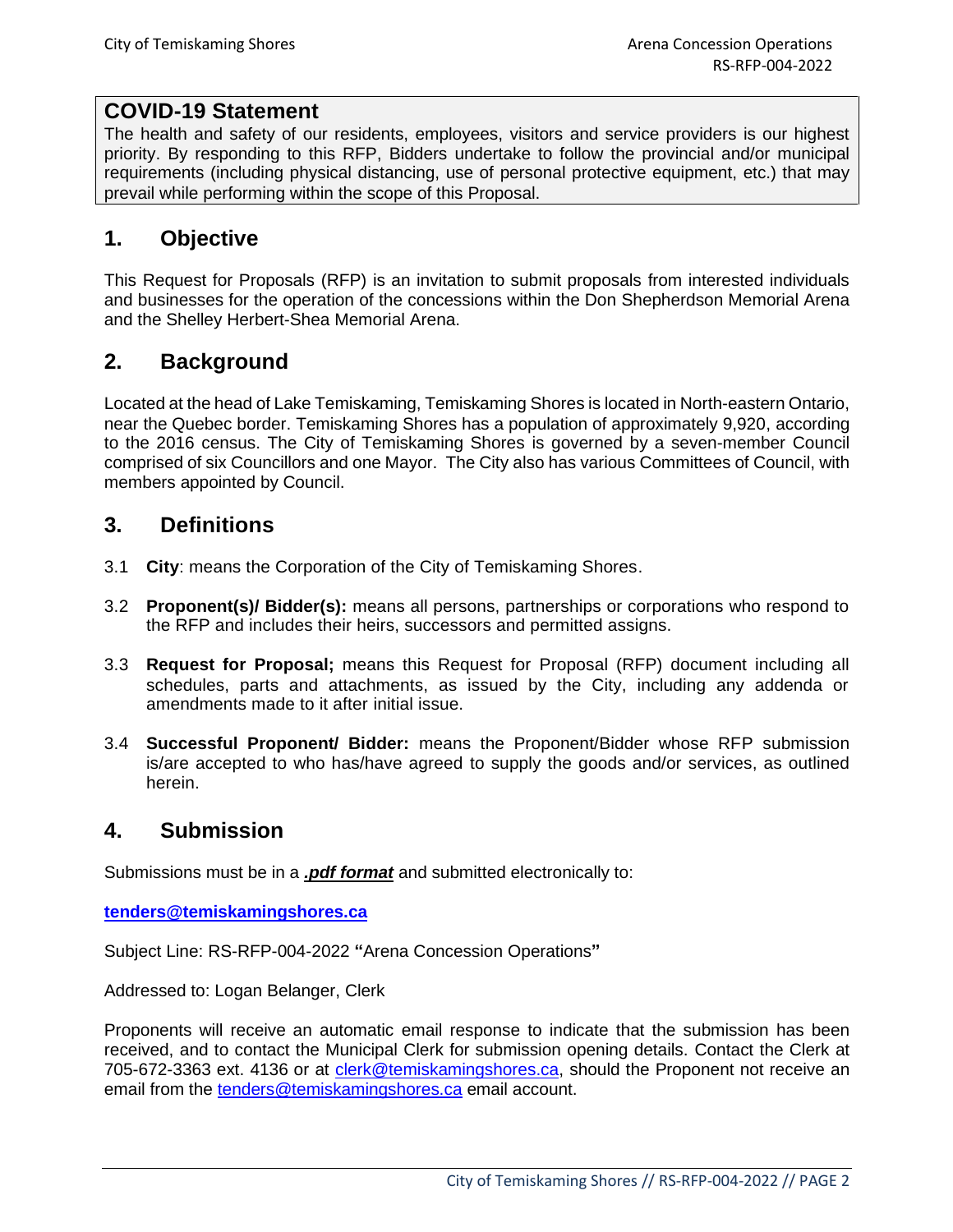The closing date for the submission of Proposals will be at **2:00 p.m. local time on June 29, 2022.**

- Late Proposals will not be accepted;
- Proposals by fax will not be accepted;
- Proposals by mail will not be accepted;
- Partial Proposals are not accepted;
- The City reserves the right to accept or reject any or all Proposals;
- The lowest priced Proposal will not necessarily be accepted;
- The City reserves the right to request clarification or supplementary information concerning a Proposal from any Proponent;
- The City reserves the right to enter into negotiations with a Proponent and any changes to the Proposals that are acceptable to both parties will be binding;
- The City reserves the right to confirm with the Proponent, a third party or references (whether provided in the Proposal or not), confirmation of any information provided by the Proponent in their Proposal.
- The Proposals shall be valid for 30 (days) days from submission date.

The Form of Proposal must be signed in the space provided on the form, with the signature of the Bidder or responsible official of the firm bidding. If a joint Bid is submitted, it must be signed and addressed on behalf of both of the Bidders. Any alterations or cross-outs must be initialed in ink by the Bidder. Failure to do so may result in the rejection of the Bidder's Proposal by the City.

Line items and total contract price must be clearly indicated. The Bid must not be restricted by a statement added to the Proposal form or by a covering letter, or by alterations to the Proposal form, as supplied by the City of Temiskaming Shores unless otherwise provided herein.

H.S.T. Tax will be applicable to the supply of labour and equipment.

The City will not be held responsible for Proponent or third-party costs, claims, direct or indirect damages caused by the City exercising its rights reserved in this Section or otherwise expressed or implied in this RFP.

#### **5. Questions**

Any questions with respect to the specifications are to be directed to:

#### **Mathew Bahm**

Director of Recreation City of Temiskaming Shores 325 Farr Drive Temiskaming Shores, ON P0J 1K0

Phone: (705) 672-3363 ext. 4106 Email: mbahm@temiskamingshores.ca

It will be the Proponent's responsibility to clarify any details in question not mentioned in this Proposal before presenting the submission. Questions relating to this proposal must be received by **June 22, 2022, 12:00 p.m. local time.**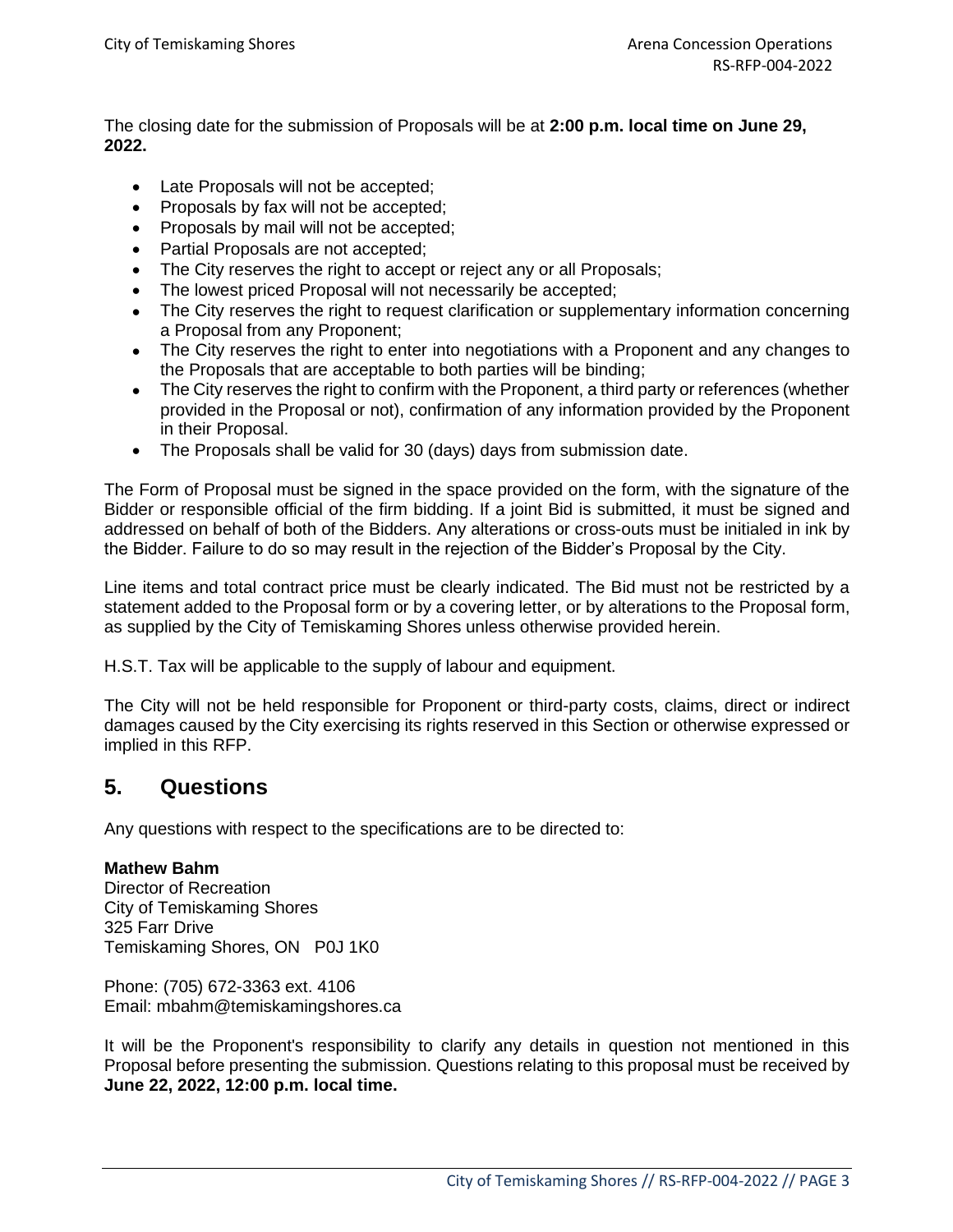To ensure fairness to all Proponents, any and all questions that require clarification or that may materially alter this RFP document will be responded to and shared with other Proponents via an addendum, as described herein. Questions received after this date and time will not receive a response. Proponents are notified that any errors or omissions in the proposal may render the proposal invalid.

## **6. Concession Details**

The City of Temiskaming Shores has two concessions located within municipal arenas available for lease.

Concessions are as follows:

- 6.1 Don Shepherdson Memorial Arena Concession
	- **■** Usage: Operated from August 1st to April 30<sup>th</sup> yearly
	- Address 75 Wellington Street S. New Liskeard
	- Equipment
		- 1 Popcorn Machine
		- 1 Hot Dog Machine
		- 1 Microwave (Danby)
		- 1 Hot Chocolate Machine (Bunn)
		- 1 Coffee Machine (Bunn)
		- 1 Blender (Ninja)
		- 1 Electric Range (Whirlpool)
		- 1 Nacho Machine
		- 2 Refrigerators (Pepsi Co.)
		- 1 Perfect Fry Machine
		- 1 Pizza Holding Oven
		- 2 Chest Freezers (8.8 cu ft)
		- Toaster (2 Slice)
		- 1 Crock Pot
		- •
		- 1 Vending Machine (Snacks)
		- 1 Drink Vending Machine (Pepsi)
- 6.2 Shelley Herbert-Shea Memorial Arena
	- **■** Usage: Operated from September 15<sup>th</sup> to March 31<sup>st</sup> yearly
	- Address 400 Blackwall St, Haileybury
	- Equipment
		- 1 Popcorn Machine
		- 1 Hot Dog Machine
		- 1 Microwave
		- 1 Hot Chocolate Machine (Bunn)
		- 1 Coffee Machine (Bunn)
		- 1 Blender (Ninja)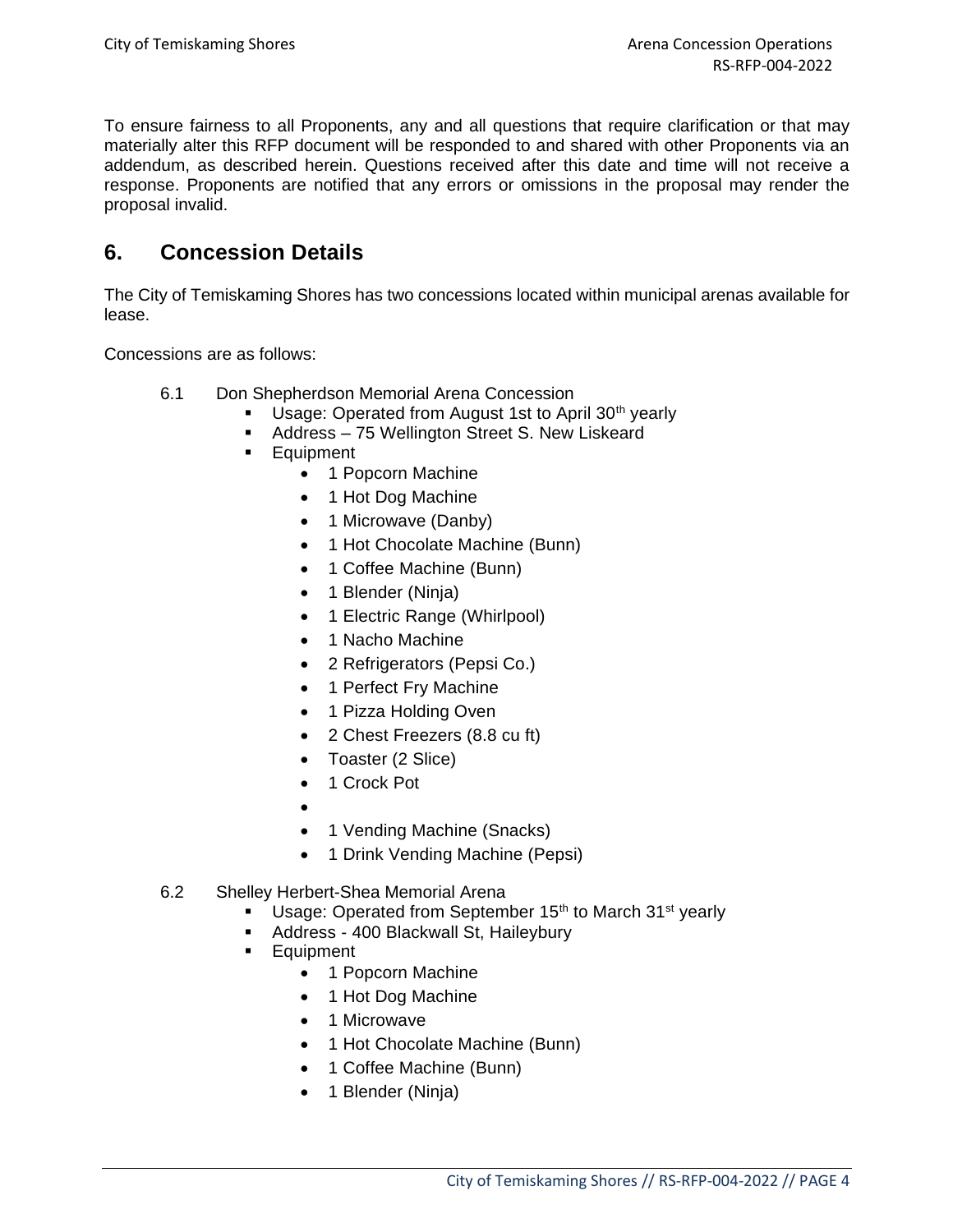- 3 Refrigerators (1 Coke Display, 1 Small Display, 1 Fridge/Freezer)
- 1 Slushie Machine
- 2 Pizza Holding Ovens
- Toaster (2 Slice)
- 2 Crock Pots
- 1 Griddle/Sandwich Press
- • 1 Vending Machine (Snacks)
- 1 Drink Vending Machine (Pepsi)

Proponents are requested to submit proposals for one or both concessions.

#### **7. Scope of Work**

The successful bidder(s) shall provide concession services as per their submitted proposal and subsequent agreement with the City of Temiskaming Shores.

Proponents shall submit a proposal for a minimum of one (1) and a maximum of two (2) concessions. The City of Temiskaming Shores reserves the right to award exclusive use of any concession to any proponent who submits a proposal.

Proponents, as a minimum, are required to provide the following services:

- Minimum term from September 1, 2022 to April 30, 2023
- Open daily Saturday and Sunday, open during all New Liskeard Cub hockey games and open during all skating club events or on a schedule approved by the municipality to meet anticipated high traffic times at the facilities.
- Sale of confectionery and food items.
- Sale of confectionary and drink items from publicly accessible vending machines.

The proponent(s) will be solely responsible to provide all consumables and any equipment beyond what is provided by the City of Temiskaming Shores.

All equipment provided by the proponent must meet all safety code standards and be maintained in good working order according to manufacturer(s) guidelines.

Unless otherwise specified in this document, the City will not provide any assistance in the procurement of materials or equipment necessary for carrying out and completing the work. Should the City supply certain equipment to enable the Proponent to perform the work; then such equipment must not be removed from the premises without the City's written authorization.

The Proponent shall be responsible for regular housekeeping and maintenance of the food service equipment and areas including, but not limited to, the serving area, the preparation, cooking area and the eating area. These areas shall always be kept in a tidy, clean, and sanitary condition to the satisfaction of City management.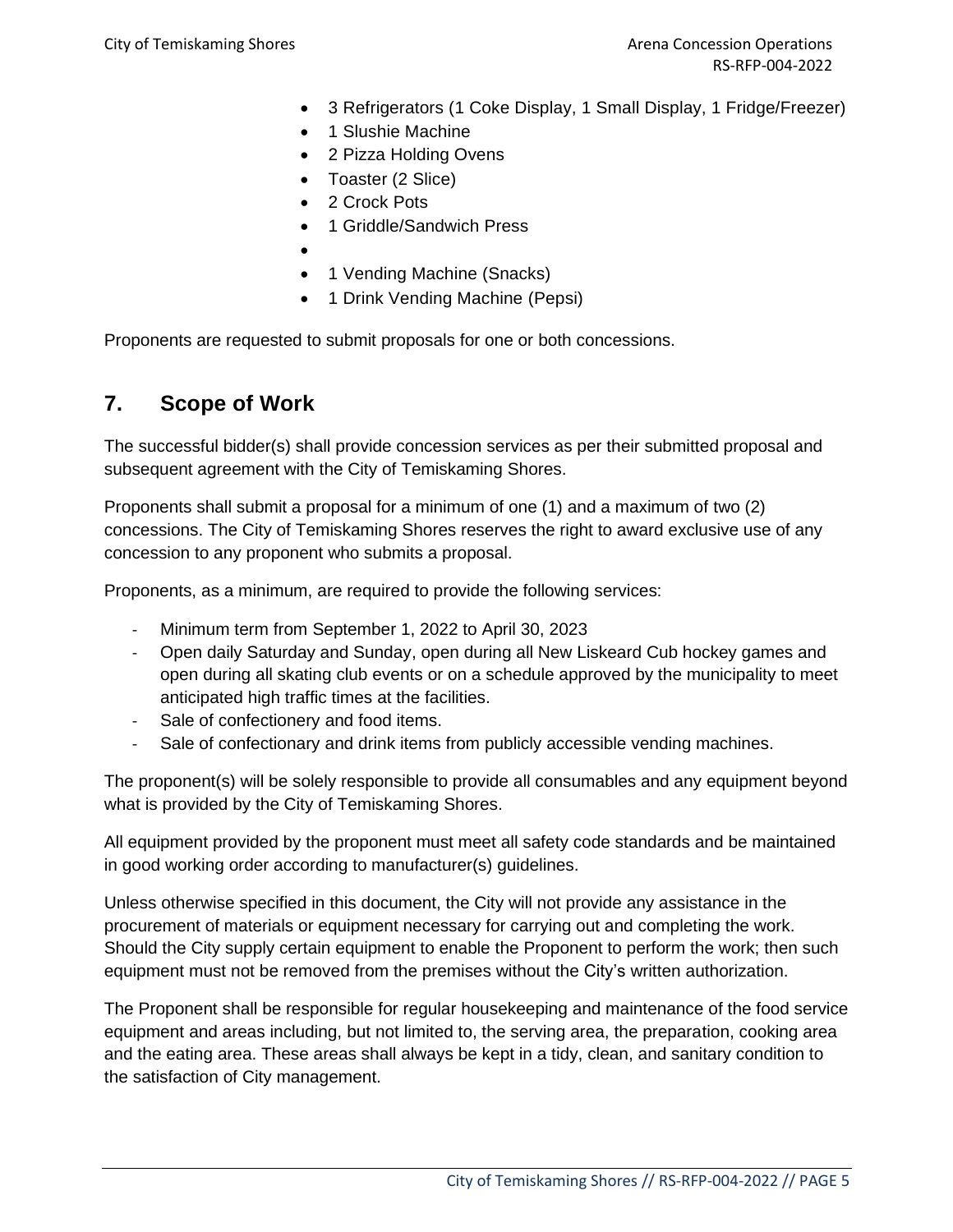The Proponent shall ensure compliance with all Province of Ontario and Timiskaming Health Unit requirements for food preparation, licensing and inspections.

All concession operations must meet the requirements of the City of Temiskaming Shores Healthy Eating in Recreation Settings policy [\(By-law 2019-152\)](https://www.temiskamingshores.ca/uploads/95/Doc_637087337166728158.pdf). Proponents agree to periodic inspections by the City of Temiskaming Shores or its designate to ensure compliance with By-law 2019-152.

## **8. Proposal Submission**

Provided below in Sections A and B, are questions to be used as a guide to providing a proposal(s) for this RFP. Evaluation of proposals will be based on Proponent's submissions providing answers to these questions.

#### **Section A – Business Background and Experience**

- 1. Legal name of company, address, telephone number and contact person assigned to manage this contract.
- 2. Company history including length of service in the industry.
- 3. Names of other entities your company has serviced of a similar scope in the past five years. Include location, number of employees in that location, name of contact person and phone number.
- 4. Provide information on operational procedures of your company including purchasing practices particularly on food items and including policies on purchasing reusable, recyclable products or supplies and environmental procedures including waste reduction, separation practice.
- 5. Provided any further additional information that provides business background, business practice and experience that is relevant to this submission.
- 6. Other Comments

#### **Section B – Proposed Services**

- 1. List your proposed operating dates and hours of operation.
- 2. Provide sample of proposed menus/food types/options.
- 3. Would all food items requiring preparation be prepared on site or at another location? Identify items prepared at another location, if any and where that location is.
- 4. Any other necessary information regarding the proposed services.

## **9. Proposal Evaluation**

Proposals will be evaluated on the basis of the information provided by the Proponent; additional clarification may be requested if necessary. The City is not obliged to seek clarification of any aspect of a proposal.

Representatives from the City will evaluate each of the Proposals received in accordance with the evaluation criteria as set out below. The City of Temiskaming Shores reserves the right in its evaluation of the proposal to consider all pertinent criteria whether or not such criteria are contained in the Request for Proposal. The City reserves the right to enter into further discussions in order to obtain information that will allow them to reach a decision with a Proponent, and to waive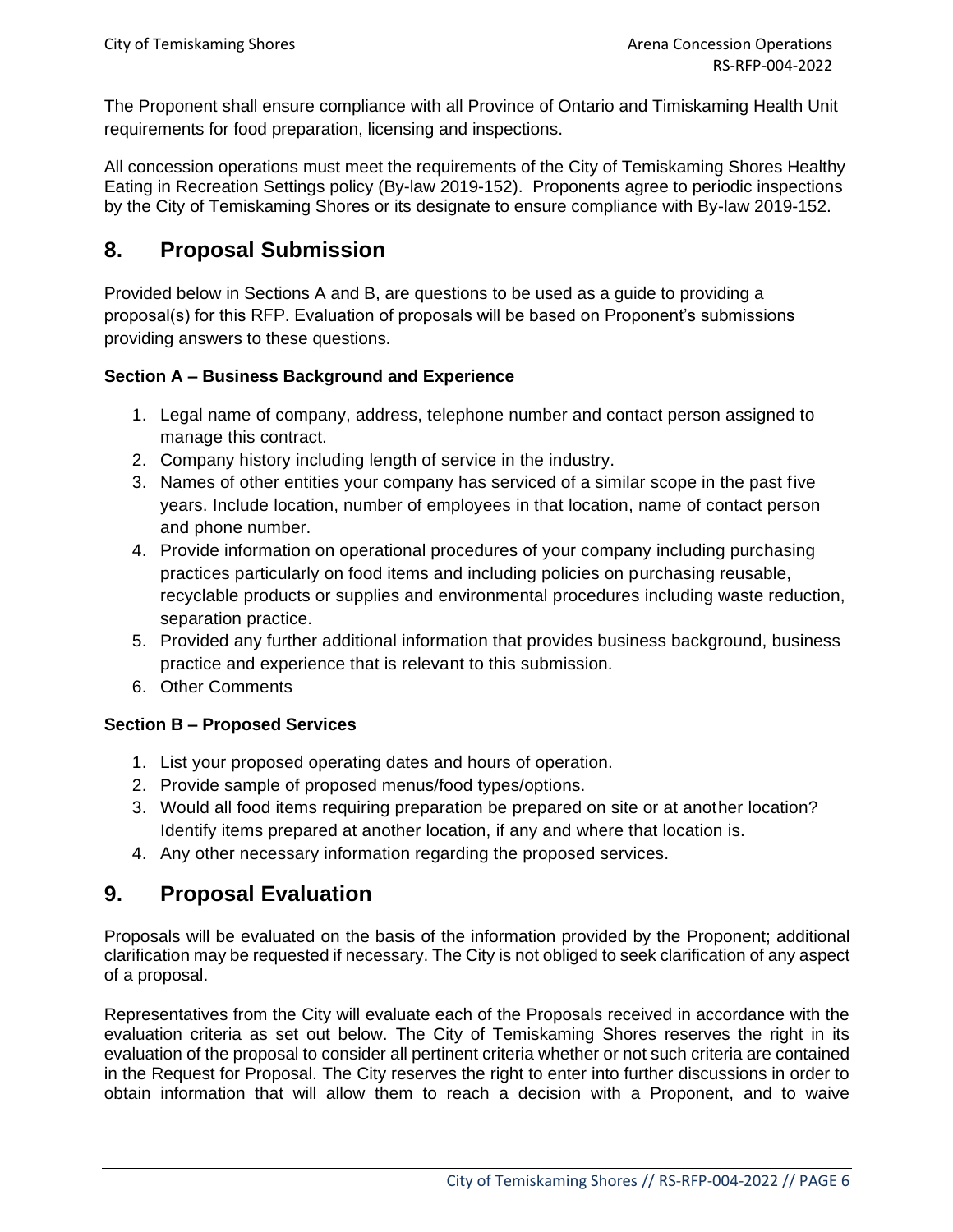irregularities and omissions if, in doing so, the best interest of the Municipalities respectively will be served.

The evaluation criteria will be as follows:

| <b>CITY PROPOSAL EVALUATION CRITERIA</b>                                                                                 | <b>MAXIMUM</b>                |
|--------------------------------------------------------------------------------------------------------------------------|-------------------------------|
|                                                                                                                          | <b>TOTAL</b><br><b>POINTS</b> |
| <b>Mandatory Information</b>                                                                                             |                               |
| Proponent has completed the form of quotation fully.                                                                     | Pass / Fail                   |
|                                                                                                                          |                               |
| <b>Proponent Background</b>                                                                                              |                               |
| Individual/Business background and experience                                                                            | 20                            |
| 20%                                                                                                                      |                               |
| <b>Service Proposed</b>                                                                                                  |                               |
| Proposed service to be offered including proposed operation                                                              | 25                            |
| dates, proposed hours of operation and proposed menu                                                                     |                               |
| 25%                                                                                                                      |                               |
| <b>Overall Proposal</b>                                                                                                  |                               |
| Proposal shows a detailed understanding of the RFP, is                                                                   | 25                            |
| complete, feasible and clear.                                                                                            |                               |
| 25%                                                                                                                      |                               |
| <b>Proposed Fee</b>                                                                                                      |                               |
| Total yearly fee to be provided to the City of Temiskaming<br>Shores for exclusive use of the concession. Cost estimates | 30                            |
| are evaluated for completeness and highest is scored 30                                                                  |                               |
| points, next 25 points, etc. The 6 <sup>th</sup> and subsequent                                                          |                               |
| proposals will all be scored 5. Prices within a small                                                                    |                               |
| differential will be scored as equal. Fees will be evaluated                                                             |                               |
| on each individual concession.                                                                                           |                               |
| 30%                                                                                                                      |                               |
| <b>Total Score</b>                                                                                                       | 100                           |

## **10. Goods, Materials and Equipment Suitable for Use**

The Bidder warrants that any goods, materials, articles or equipment to be supplied under or pursuant to any official order or Agreement based on this RFP, that is or are to be made or used for a particular purpose, will be fit and suitable for that purpose.

The Successful Bidder may be required to provide written documentation that all materials or equipment offered in a Bidder's Proposal meet all applicable Municipal, Provincial and Federal Government standards, legislation and laws.

#### **11. Amendments**

The City at its discretion reserves the right to revise this RFP up to the final date for the deadline for receipt of proposals. The City will issue changes to the RFP Documents by addendum only. No other statement, whether oral or written, made by the City will amend the RFP Documents. The City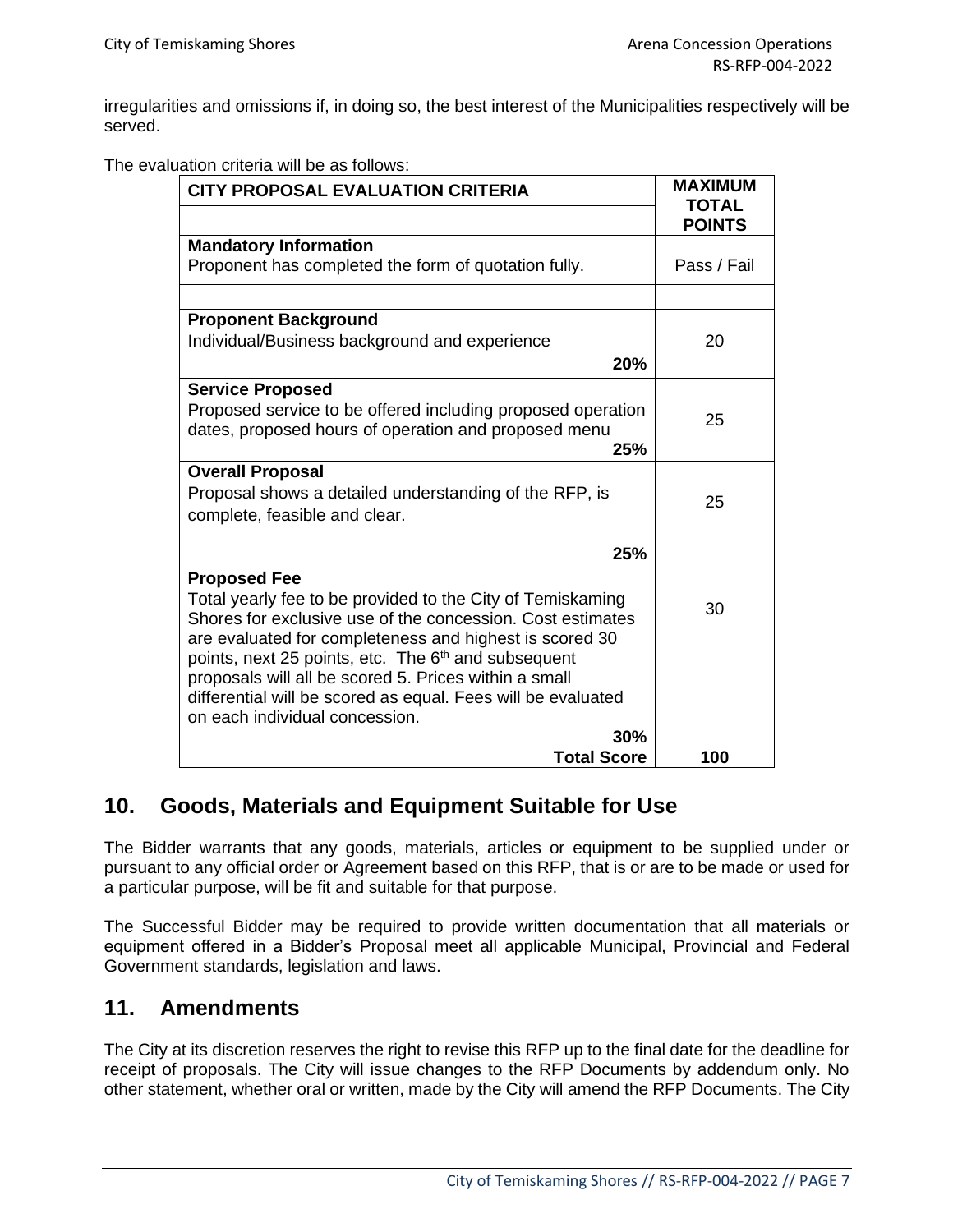will make every effort to issue all addenda no later than the seventh  $(7<sup>th</sup>)$  day prior to the closing date. If an addendum is issued within seven days of the closing date, the bid submission date will be moved accordingly.

The Proponent shall not rely on any information or instructions from the City or a City representative except the RFP Documents, and any addenda issued pursuant to this Section.

The Proponent is solely responsible to ensure that it has received all addenda issued by the City. The Proponent shall acknowledge receipt of all addenda on the Form of Proposal. Failure to complete the acknowledgement may result in rejection of the proposal.

The City makes no promise or guarantee that addenda will be delivered by any means to any Proponent. By submitting a proposal submission in response to this RFP, the Proponent acknowledges and agrees that the addenda shall be posted on www.temiskamingshores.ca and it is the sole responsibility of the proponent to check this web site for said addenda. The City reserves the right to withdraw or cancel this Request for Proposal without notice.

## **12. Proposal Withdrawal or Amendment**

Proponents may amend or withdraw their proposal, provided such withdrawal or amendment is received prior to the closing deadline. A Bidder who has already submitted a Proposal may submit a further Proposal at any time up to the official closing time; the last Proposal received shall supersede and invalidate all Proposals previously submitted by the Bidder for this RFP. A bid may be withdrawn at any time up to the official closing time by letter on original letterhead bearing the same signature as in the bid submission.

## **13. Right to Accept or Reject Submissions**

The City does not bind itself to accept any proposal and may proceed as it, in its sole discretion, determines, following receipt of the proposals. The City reserves the right to accept any proposal in whole or in part or to discuss with any respondent different or additional terms to those envisaged in this RFP or in such respondent's proposal.

The City reserves the right to:

- 1. accept or reject any or all of the proposals;
- 2. if only one proposal is received, elect to reject it;
- 3. reject as informal any proposal that is received late or is incomplete or otherwise fails to comply with the requirements of the RFP;
- 4. elect not to proceed with the projects as it so determines in its sole and absolute discretion; and/ or
- 5. to waive irregularities and formalities at its sole and absolute discretion.

## **14. Solicitation**

If any director, officer, employee, agent or other representative of a Proponent makes any representation or solicitation to any Mayor, Councillor, officer or employee of the City with respect to the RFP, whether before or after submission of the proposal, the City shall be entitled to reject or not accept the RFP submission.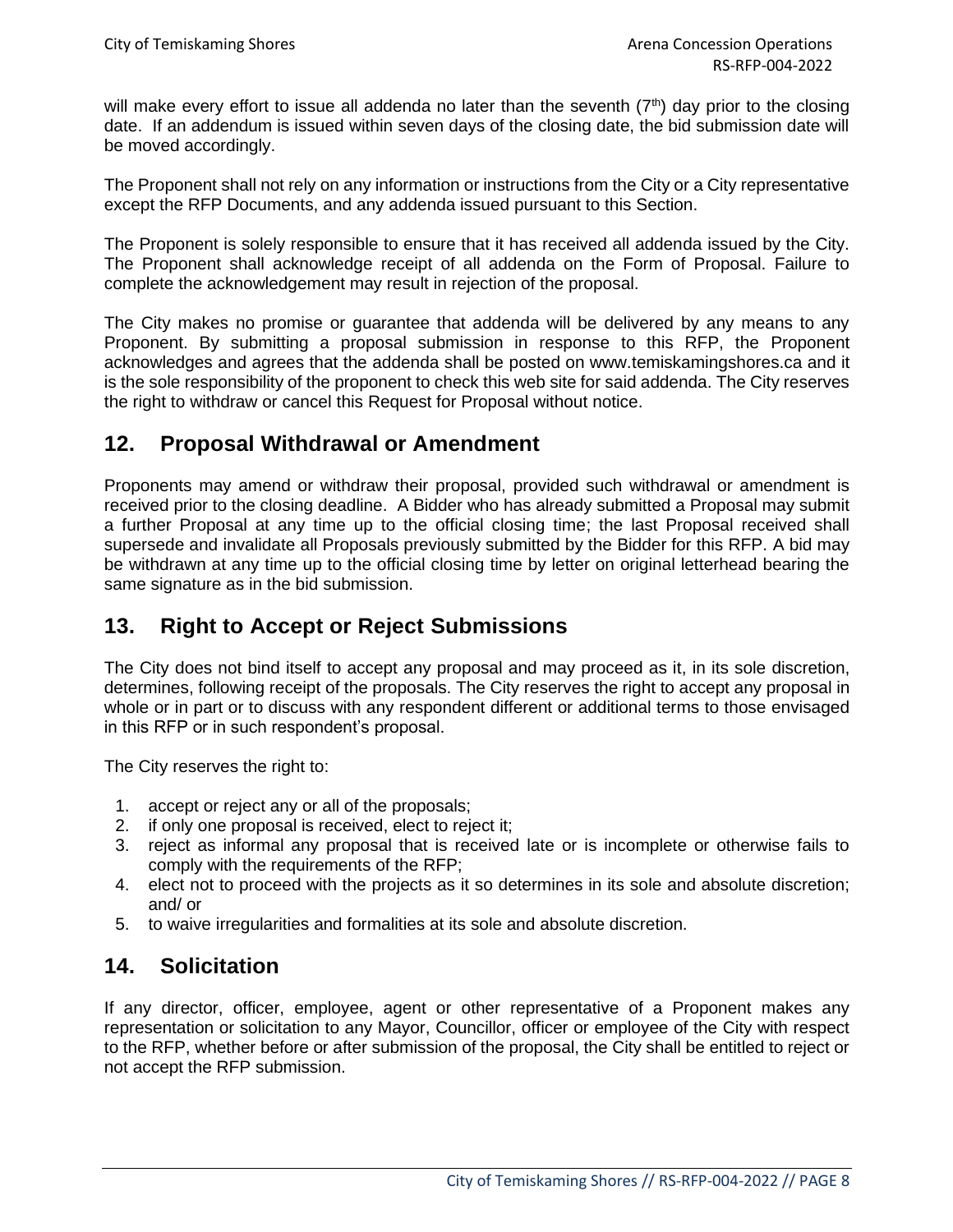# **15. Subcontracting**

The Proponent acknowledges that in any potential agreement with the City, no subcontracting or assignment of rights and obligations of the Proponent will be permitted without the written consent of the City, which consent shall not be unreasonably withheld. At all times throughout the term of a potential agreement, including any renewals, the City shall communicate and respond directly with the Proponent.

#### **16. Independent Contractor Status of Proponent; Declaration of Conflicts**

The Proponent fully acknowledges that in providing a Proposal, it provides such as an independent contractor and for the sole purpose of potentially providing services and/or goods to the City. The Proponent's attention is drawn to the provisions of the Occupational Health & Safety Act 2010.

Neither the Proponent nor any of its personnel are engaged as an employee, servant or agent of the City. Any potential conflicts of interest in which a Proponent may have with the City or any employee of the City will be identified and described in detail in the proposal of each proponent (Conflict of Interest Declaration).

## **17. Insurance (from the Successful Proponent only)**

The successful Proponent shall, at their own expense within 15 days of notification of acceptance and prior to the commencement of work, obtain, maintain and provide evidence of until the termination of the Agreement or otherwise stated, the following:

#### Commercial General Liability

The Successful Proponent shall maintain and pay for Comprehensive General Liability Insurance with coverage limits of no less than Two Million Dollars (\$2,000,000.00) inclusive per occurrence for bodily injury, death and damage to property including loss of use.

The policies shall include City of Temiskaming Shores as an additional insured and containing a cross liability clause.

All insurance policies referenced in this Section shall be maintained in good standing throughout the duration of the Agreement and cannot be cancelled or permitted to lapse unless the insurer notifies the City in writing at least 30 days prior to the effective date of cancellation or expiry. The City reserves the right to request such higher limits of insurance or other types of policies appropriate to the work as the City may reasonably require.

#### **18. Workplace Safety and Insurance Board (WSIB) (from the successful Proponent only)**

The Successful Proponent shall, at their own expense within 15 days of notification of acceptance and prior to the commencement of work, obtain, maintain and provide evidence of until the termination of the Agreement or otherwise stated, a Certificate of good standing from the Workplace Safety & Insurance Board.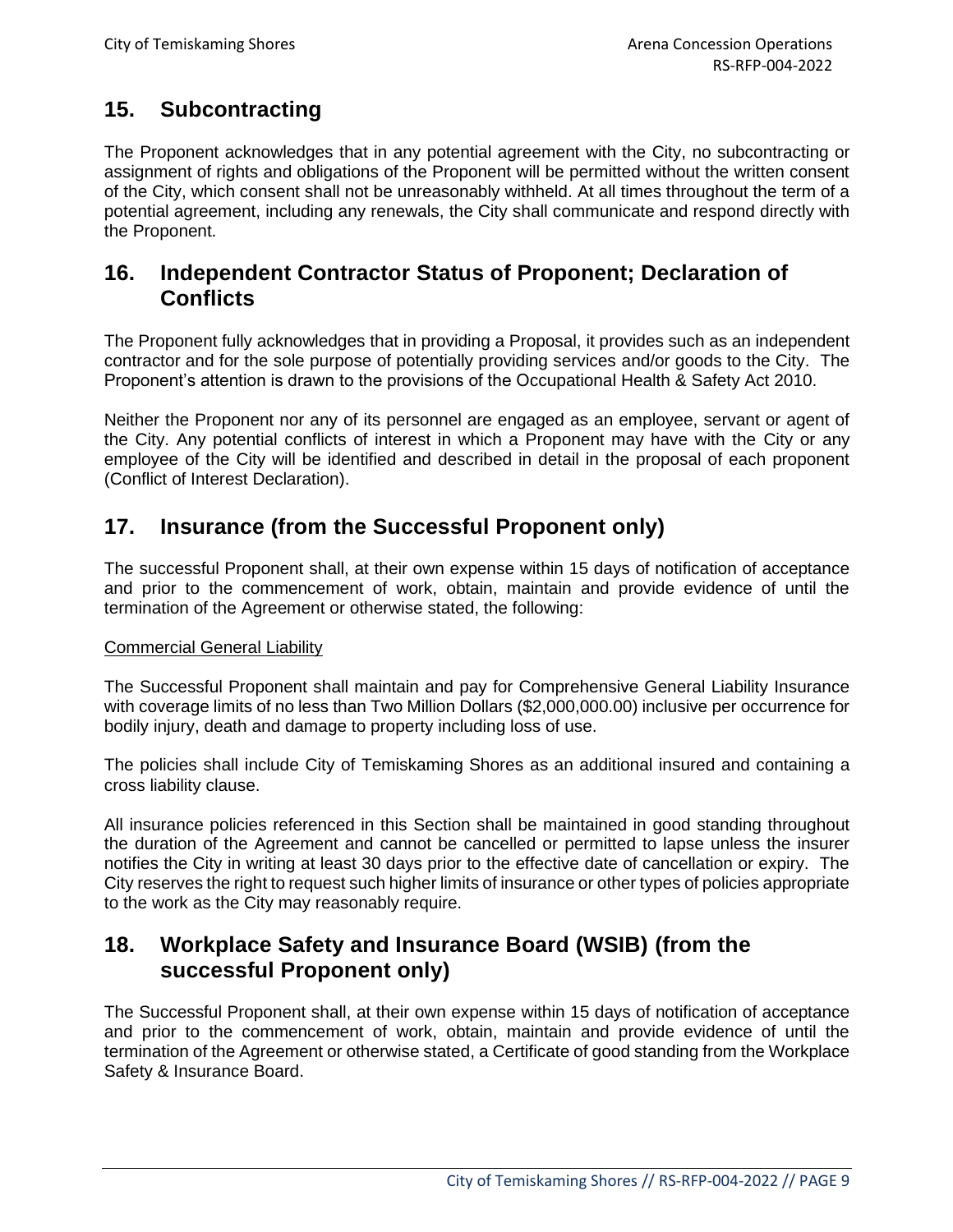The onus is on the Successful Proponent to comply with all applicable local and territorial standards and regulations, in effect and applicable by law in Ontario, Canada.

# **19. AODA Compliance**

The Bidder shall comply with the provisions of the Accessibility for Ontarians with Disabilities Act, 2005, and the Regulations thereunder with regard to the provision of its goods or services contemplated herein to persons with disabilities. Without limitation, if applicable, pursuant to section 6 of Ontario Regulation 429/07, Accessibility Standards for Customer Service, made under the Accessibility for Ontarians with Disabilities Act, 2005, the Bidder shall ensure that all of its employees, agents, volunteers, or others for whom it is at law responsible, receive training about the provision of its goods and services to persons with disabilities. The Bidder acknowledges that pursuant to the Accessibility for Ontarians with Disabilities Act, 2005, the City of Temiskaming Shores must, in deciding to purchase goods or services through its procurement process, consider the accessibility for persons with disabilities to such goods or services.

## **20. Freedom of Information**

Upon submission, all proposals become the property of the City and will not be returned to the proponents. Proponents must be aware that the City is a public body subject to the provisions of the Municipal Freedom of Information and Protection of Privacy Act. The City may, at any time, make public the names and bid prices of all respondents. Proposals will be held in confidence by the City, subject to the provisions of the Municipal Freedom of Information and Protection of Privacy Act, or unless otherwise required by law.

Any proprietary or confidential information contained in the proposal should be clearly identified.

# **21. Nature of Request for Proposal**

This RFP does not constitute an offer of any nature or kind whatsoever by the City to the Proponent.

## **22. Preparation of Proposals**

All costs and expenses incurred by the Proponent relating to its Proposal will be borne by the Proponent. The City is not liable to pay for such costs and expenses, or to reimburse or to compensate the Proponent in any manner whatsoever for such costs and expenses under any circumstances, including the rejection of any or all proposals or the cancellation of this RFP.

## **23. Finalizing Terms**

This RFP will not constitute a binding agreement but will only form the basis for the finalization of the terms upon which the City and the Successful Proponent will enter into the contract documentation and does not mean that the Successful Proponent's proposal is necessarily totally acceptable in the form submitted. After the selection of the Successful Proponent's proposal, the City has the right to negotiate with the Successful Proponent and, as part of that process, to negotiate changes, amendments, or modifications to the Successful Proponent's proposal without offering the other proponents, the right to amend their proposals.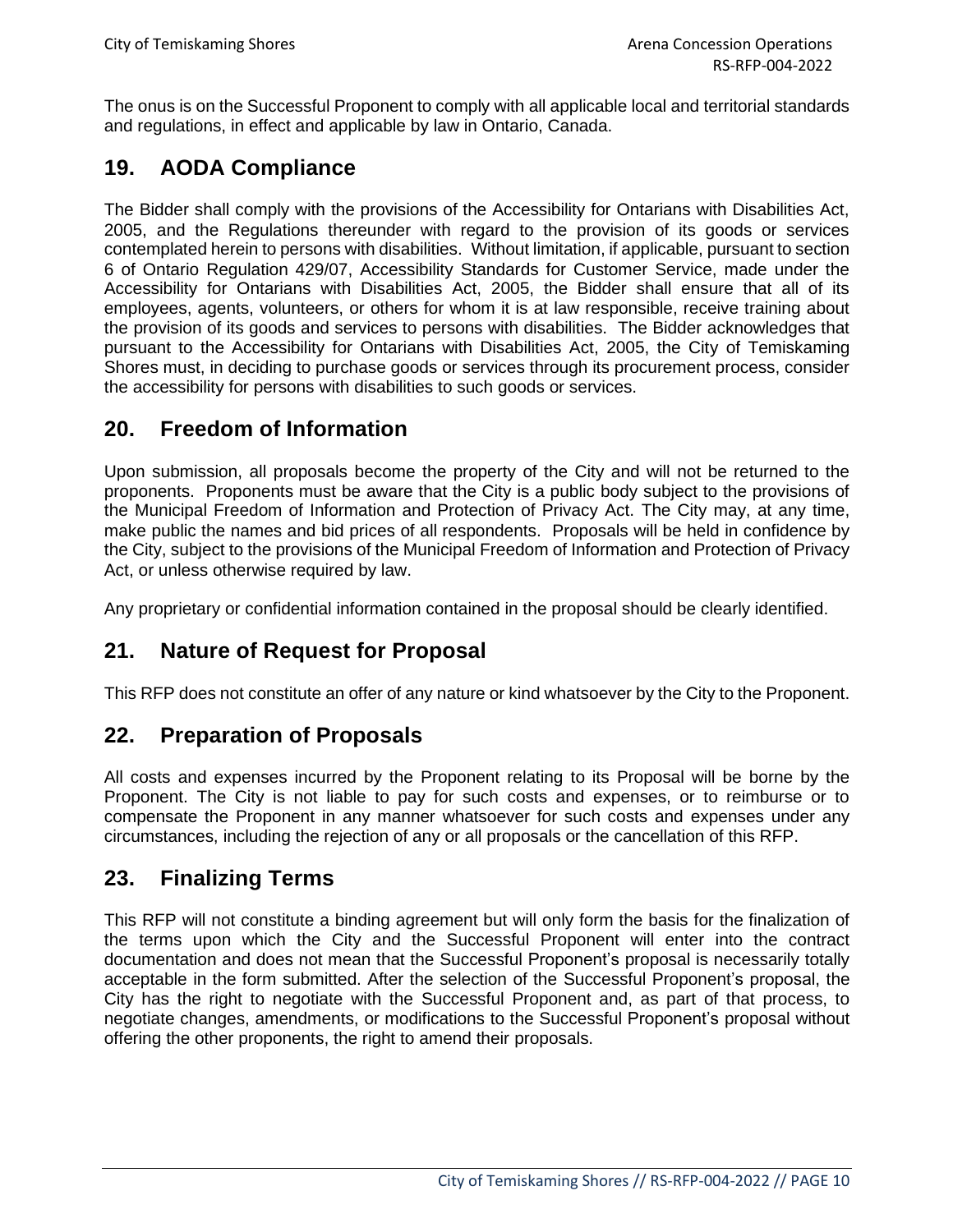# **24. Commitment to Negotiate**

The Successful Proponent shall execute any documentation, drafted in accordance with the terms of the Successful Proponent's proposal and any subsequent negotiations, within thirty (30) days of the date of notification of the Successful Proponent's selection.

Proponents not initially selected as the Successful Proponent hereby commit themselves, subject to notification by the City to execute documentation as aforesaid up to sixty (60) days following the date of submission of their proposals.

## **25. Agreement**

A written agreement, prepared by the City shall be executed by the City and the Successful Proponent if the terms are mutually agreeable to all Parties. There is no guarantee that City Council will enter into any Agreement.

Any agreement resulting from this Request for Proposal shall be governed by and interpreted in accordance with the laws of the Province of Ontario.

#### **26. Performance**

Any undue delays in the execution of the work and/or costs incurred by the City due to inefficiencies in performance on behalf of the Successful Proponent shall be deemed to be the responsibility of that Proponent and as such, all costs, as deemed appropriate and reasonable compensation for the City, will be assessed to the Successful Proponent.

# **27. Conflict Resolution**

This Agreement is based upon mutual obligation of good faith and fair dealing between the parties in its performance and enforcement. Accordingly, both parties, with a commitment to honesty and integrity, agree to the following:

- 1) That each will function within the laws and statutes that apply to its duties and responsibilities; that each will assist in the other's performance; that each will avoid hindering the other's performance; that each will work diligently to fulfil its obligations; and that each will cooperate in the common endeavour of the contract;
- 2) Both parties to this Agreement shall attempt to resolve all claims, disputes and other matters in question arising out of or relating to this Agreement or breach thereof first through negotiations between the Successful Proponent's representative and the City or representative by means of discussions built around mutual understanding and respect;
- 3) Failing resolution by negotiations, all claims, disputes and other matters in question shall attempt to be resolved through mediation, under the guidance of a qualified mediator;
- 4) Failing resolution by mediation, all claims, disputes and other matters in question shall be referred to arbitration;
- 5) No person shall be appointed to act as mediator or arbitrator who is in any way interested, financially or otherwise, in the conduct of the work on the Project or in the business or other affairs of either the City or the Successful Proponent;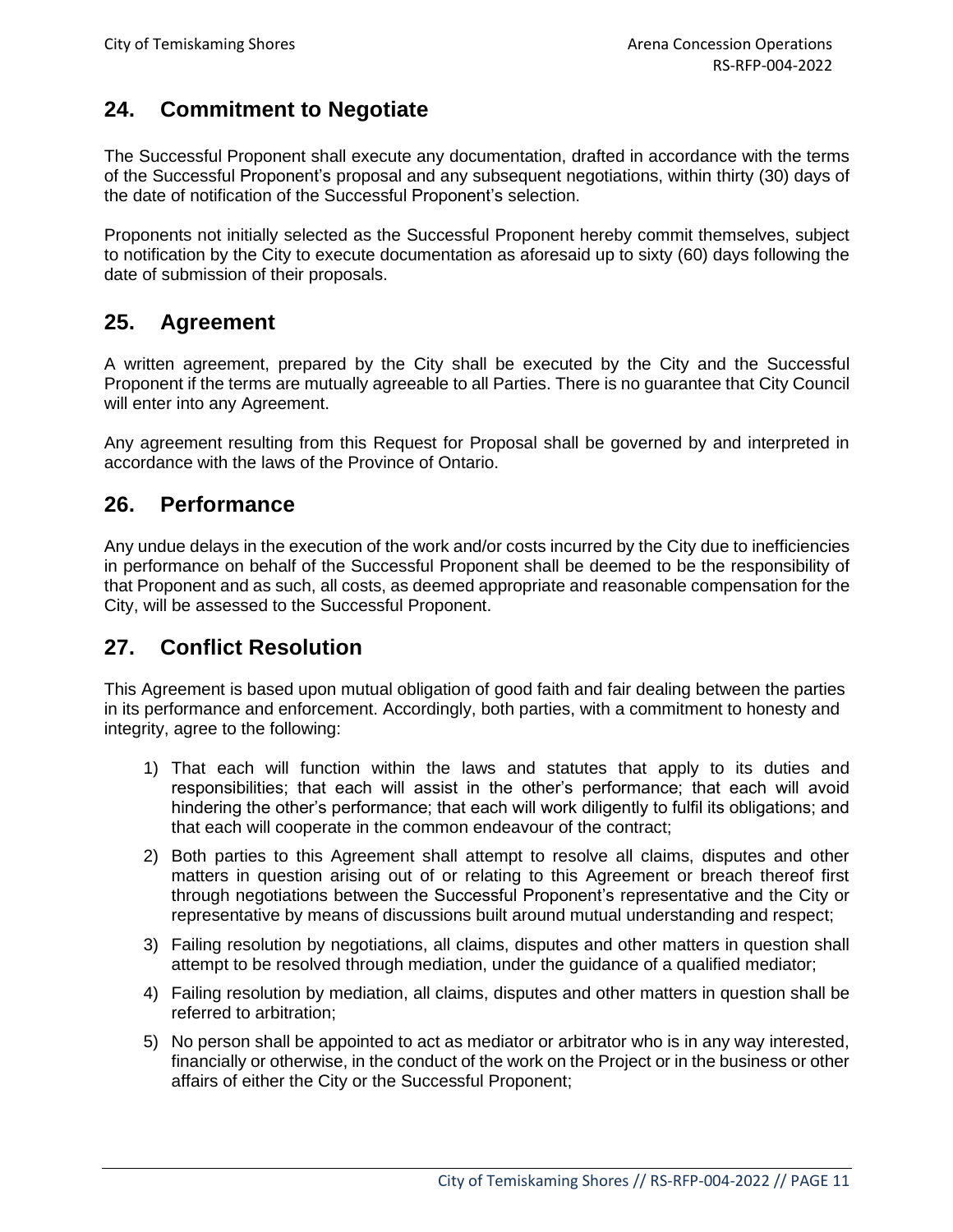- 6) The award of the arbitrator shall be final and binding upon the parties;
- 7) The provisions of the Arbitration Act, 1991 S.O. 1991, Chapter 17 shall apply.

## **28. Cancellation**

Nothing herein shall be construed as giving the Proponent the right to carry out the terms and requirements of the tasks contemplated under this RFP or the Agreement beyond the time when such services become unsatisfactory to the City. In the event that the Proponent shall be discharged before all the services contemplated hereunder have been completed, or the services are for any reason terminated, stopped or discontinued because of the inability of the Proponent to serve under this Agreement, the Proponent shall be paid only goods and/or services which shall have been satisfactorily completed at the time of termination.

Should the City or the Successful Proponent wish to terminate the Agreement, he/she shall provide written notice of the termination not less than 30 days from the date of termination. Failure to maintain the required documentation during the term of the Agreement may result in suspension of the work activities and/or cancellation of the contract.

#### **29. Indemnification**

The Successful Proponent shall indemnify and hold harmless the City, its elected and other officials, officers, employees, agents, servants, representatives, and volunteers from and against any and all liability, loss, claims, demands, legal proceedings, expenses, including but not limited to legal expenses (hereinafter collectively referred to as the "Claims"), when the Claims arise wholly or in part, directly or indirectly, as a result of any wrongful, blameworthy, or negligent acts or omissions, or breach of any terms of this Agreement by the Successful Proponent, or its officers, directors, employees, sub-contractors, agents, representatives or volunteers in the course of providing services pursuant to this Agreement.

This indemnity shall survive the termination, completion, or expiry of this Agreement, and in particular any risk that further Claims against the City are made after the termination, completion, or expiry of this Agreement, such risk is assumed entirely by the Successful Proponent.

## **30. Unenforceable Provisions**

Should any provision of this document be deemed unenforceable by a court of law, all other provisions shall remain in effect.

#### **31. Force Majeure**

It is understood and agreed that the Successful Proponent shall not be held liable for any losses resulting if the fulfillment of the terms of the Agreement shall be delayed or prevented by wars, acts of public enemies, strikes, fires, floods, acts of God, or for any other cause not within the control of the Successful Proponent and which by the exercise of reasonable diligence, the Successful Proponent is unable to prevent. Should the performance of any contract be delayed or prevented herein set forth, the Successful Proponent agrees to give immediate written notice and explanation of the cause and probable duration of any such delay and to provide written notice as to when Contract obligations resume. In any case, such delay shall not exceed the length of time of the interruption/disruption.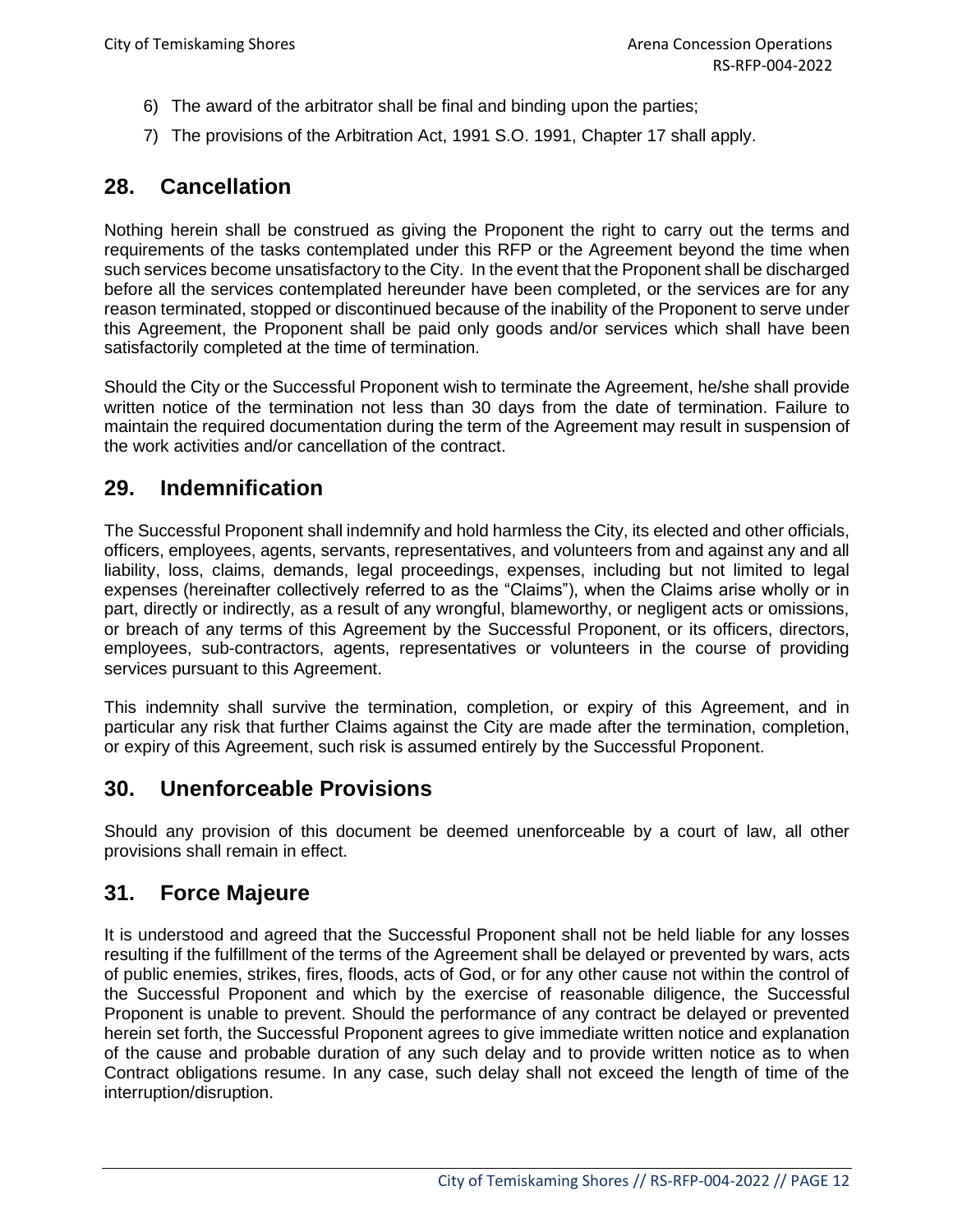# **32. Errors & Omissions**

It is understood, acknowledged, and agreed that while this Proposal includes specific requirements and specifications, and while the City has used considerable efforts to ensure an accurate representation of information in this proposal, the information is not guaranteed by the City to be comprehensive or exhaustive. Nothing in the proposal is intended to relieve the Proponents from forming their own opinions and conclusions with respect to the matters addressed in the proposal. There will be no consideration of any claim, after submission of proposals, that there is a misunderstanding with respect to the conditions imposed by the Proposal and/or Agreement.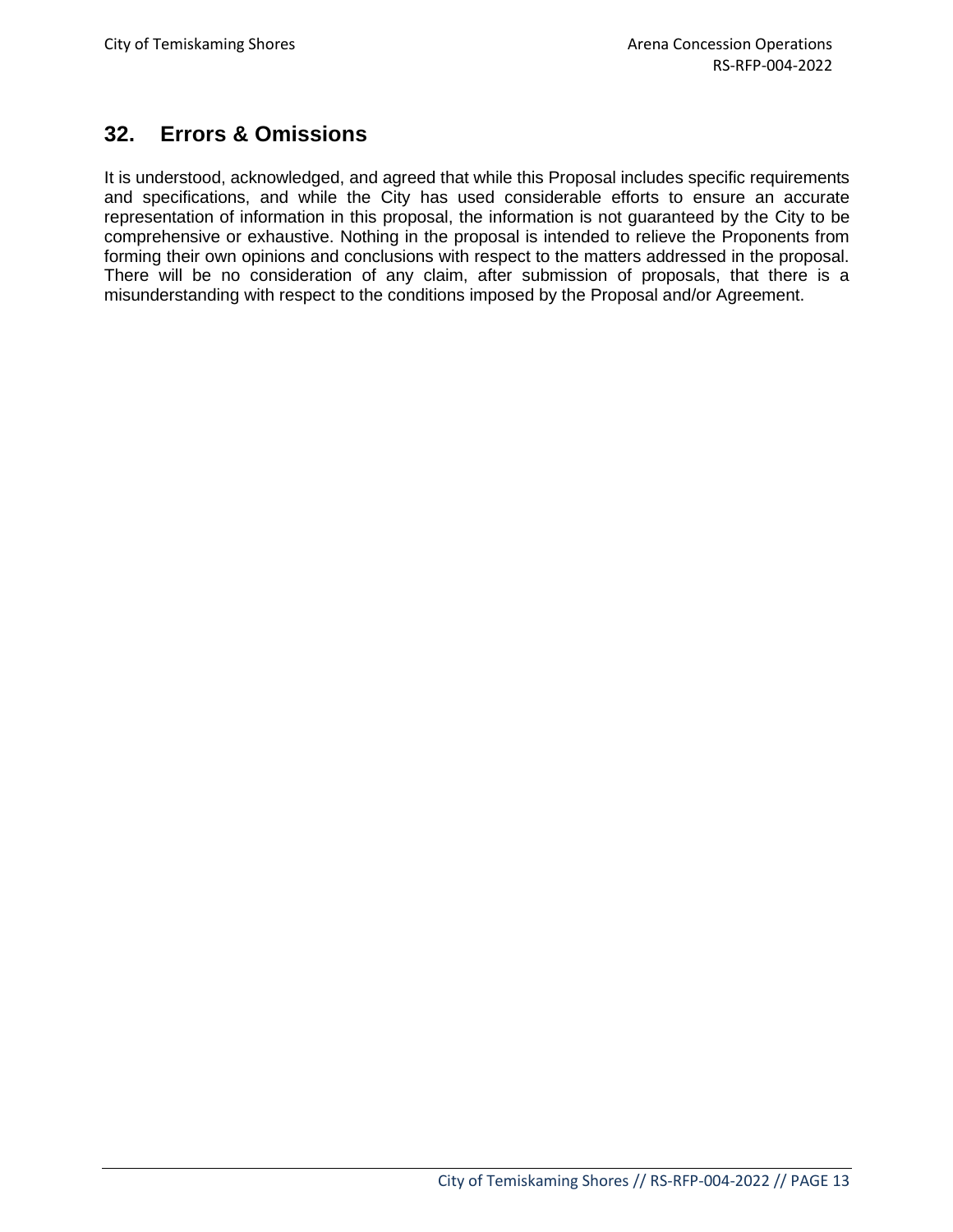# **Form of Proposal**

Proponent's submission of bid to:

The Corporation of the City of Temiskaming Shores

Stipulated Bid Price

We/I,

(Registered Company Name/Individuals Name)

Of,

(Registered Address and Postal Code)

Phone Number: Email:

We/I hereby offer to enter into an agreement for the services, as required in accordance with the Proposal for a price of (must be CDN funds and without HST):

Please submit proposed payments for **one or more** concessions in the space below. If you are not bidding on a concession, please indicate with a "**N/A**" in the amount box.

| <b>Description</b>                                                                          | Amount       |
|---------------------------------------------------------------------------------------------|--------------|
| Monthly payment for exclusive use of the Don<br>Shepherdson Memorial Arena concession.      | \$<br>.00    |
| Proposed Term (1-5 Years):                                                                  | Term Length: |
|                                                                                             |              |
| Monthly payment for exclusive use of the Shelley<br>Herbert-Shea Memorial Arena concession. | \$<br>.00    |
| Proposed Term (1-5 Years):                                                                  | Term Length: |

| I/we will submit the necessary proof-of-insurance and WSIB certificate within | Yes $\square$ |
|-------------------------------------------------------------------------------|---------------|
| 15 days of being notified our proposal(s) have been accepted.                 |               |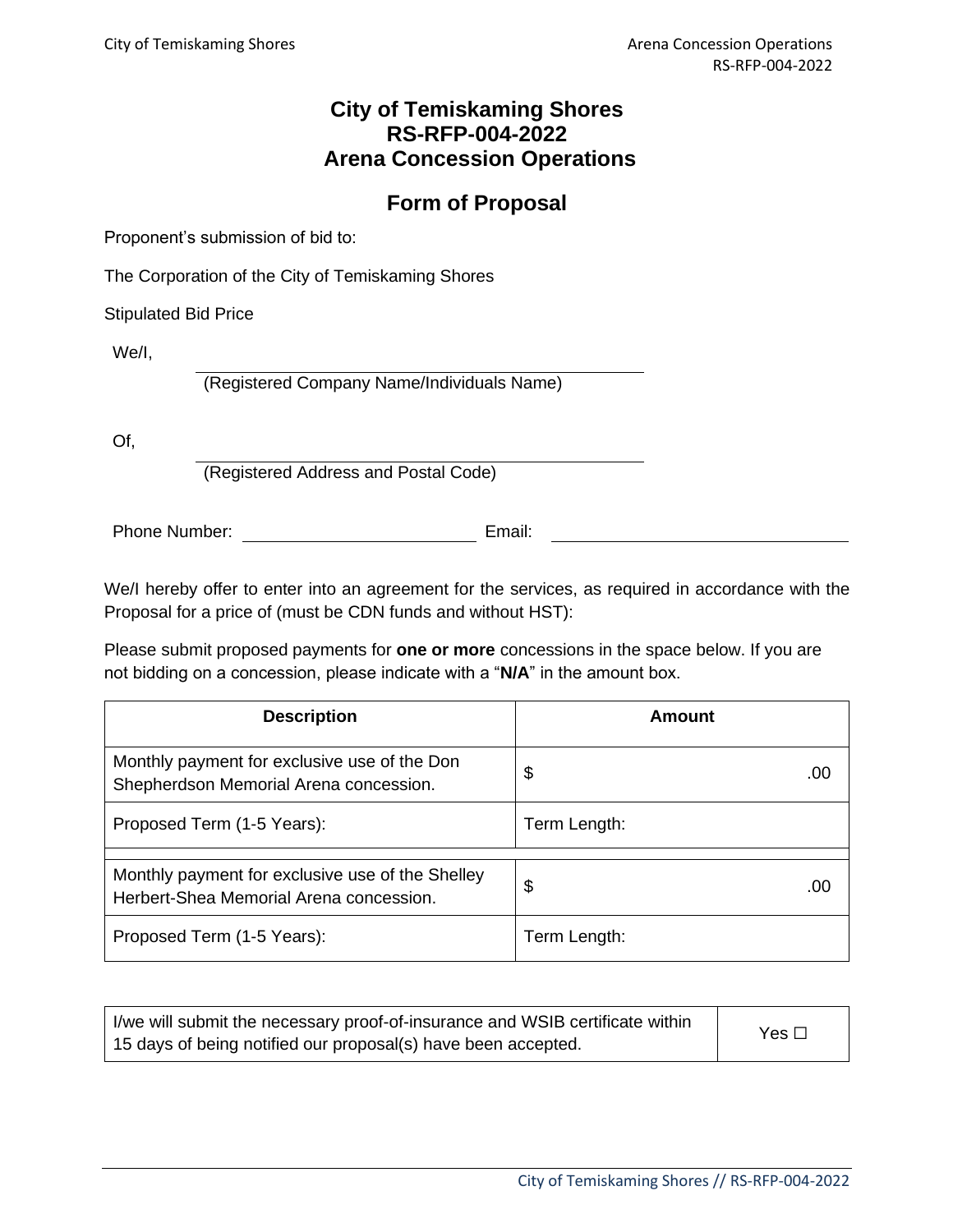| I/we will abide by the rules and regulations of the Healthy Eating in<br>Recreational Settings Policy (By-Law 2019-152).                                                                          | Yes $\Box$    |
|---------------------------------------------------------------------------------------------------------------------------------------------------------------------------------------------------|---------------|
| I/we have submitted information including but not limited to our organization's<br>background information, our proposed dates of operation, our proposed hours<br>of operation and proposed menu. | Yes $\square$ |

#### **Acknowledgement of Addenda**

I/We have received and allowed for ADDENDA NUMBER \_\_\_\_\_\_\_\_\_\_ in preparing my/our proposal.

| <b>Bidder's Authorized Official:</b> |  |
|--------------------------------------|--|
| Title:                               |  |
| Signature:                           |  |
| Date:                                |  |

**Form 1 to be submitted.**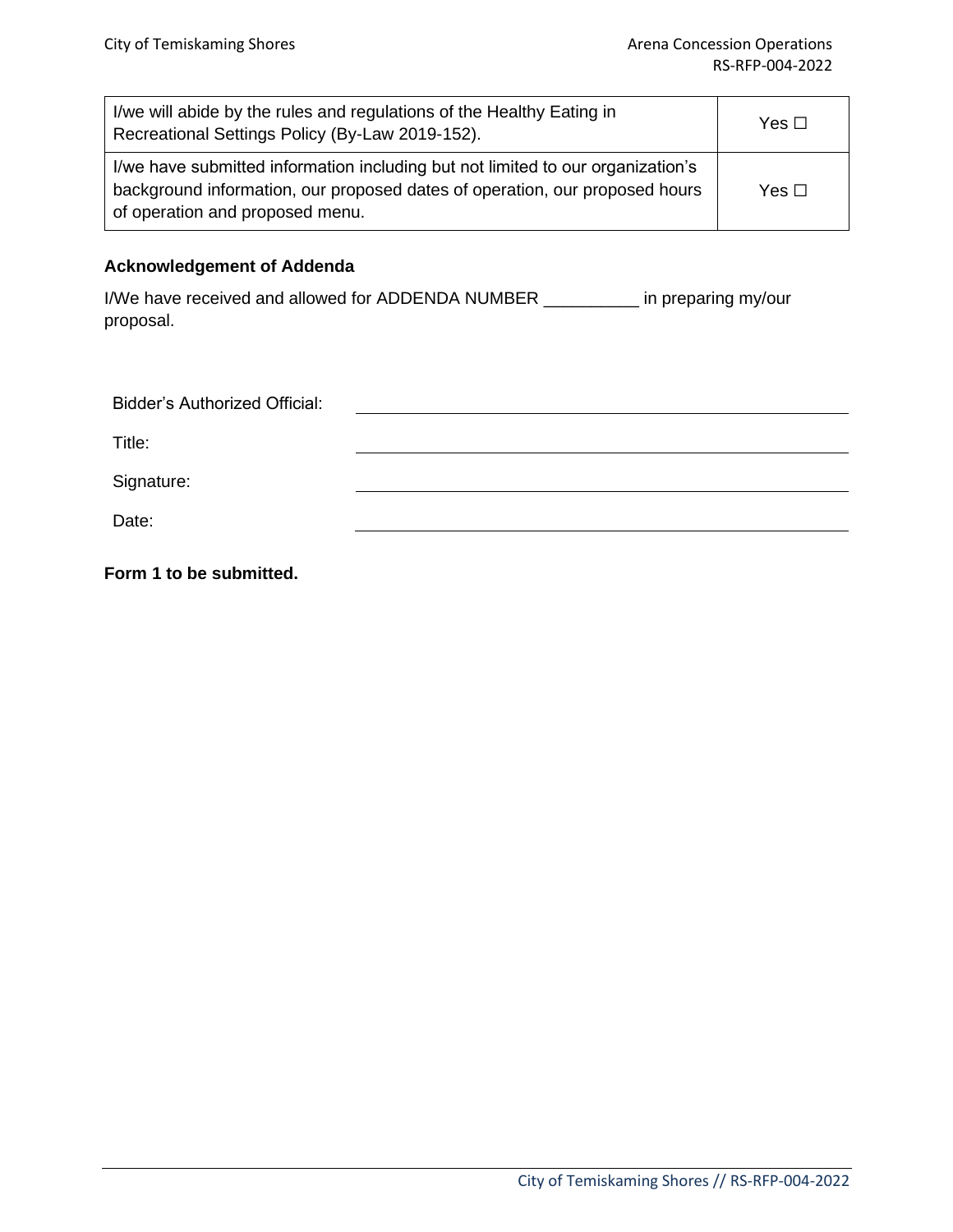# **Non-Collusion Affidavit**

I/ We \_\_\_\_\_\_\_\_\_\_\_\_\_\_\_\_\_\_\_\_\_\_\_\_\_\_\_\_\_\_\_\_\_\_\_\_\_\_ the undersigned am fully informed respecting the preparation and contents of the attached Proposal and of all pertinent circumstances respecting such bid.

Such bid is genuine and is not a collusive or sham bid.

Neither the bidder nor any of its officers, partners, owners, agents, representatives, employees or parties of interest, including this affiant, has in any way colluded, conspired, connived or agreed directly or indirectly with any other Bidder, firm or person to submit a collective or sham bid in connection with the work for which the attached bid has been submitted nor has it in any manner, directly or indirectly, sought by agreement or collusion or communication or conference with any other bidder, firm or person to fix the price or prices in the attached bid or of any other Bidder, or to fix any overhead, profit or cost element of the bid price or the price of any bidder, or to secure through any collusion, conspiracy, connivance or unlawful agreement any advantage against the City of Temiskaming Shores or any person interested in the proposed bid.

The price or prices proposed in the attached bid are fair and proper and not tainted by any collusion, conspiracy, connivance, or unlawful agreement on the part of the Bidder or any of its agents, representatives, owners, employees, or parties in interest, including this affiant.

The bid, quotation or proposal of any person, company, corporation, or organization that does attempt to influence the outcome of any City purchasing or disposal process will be disqualified, and the person, company, corporation or organization may be subject to exclusion or suspension.

| Dated at:                            | this | day of | , 2022. |
|--------------------------------------|------|--------|---------|
| <b>Bidder's Authorized Official:</b> |      |        |         |
| Title:                               |      |        |         |
| Signature:                           |      |        |         |
| Date:                                |      |        |         |
| Form 2 to be submitted.              |      |        |         |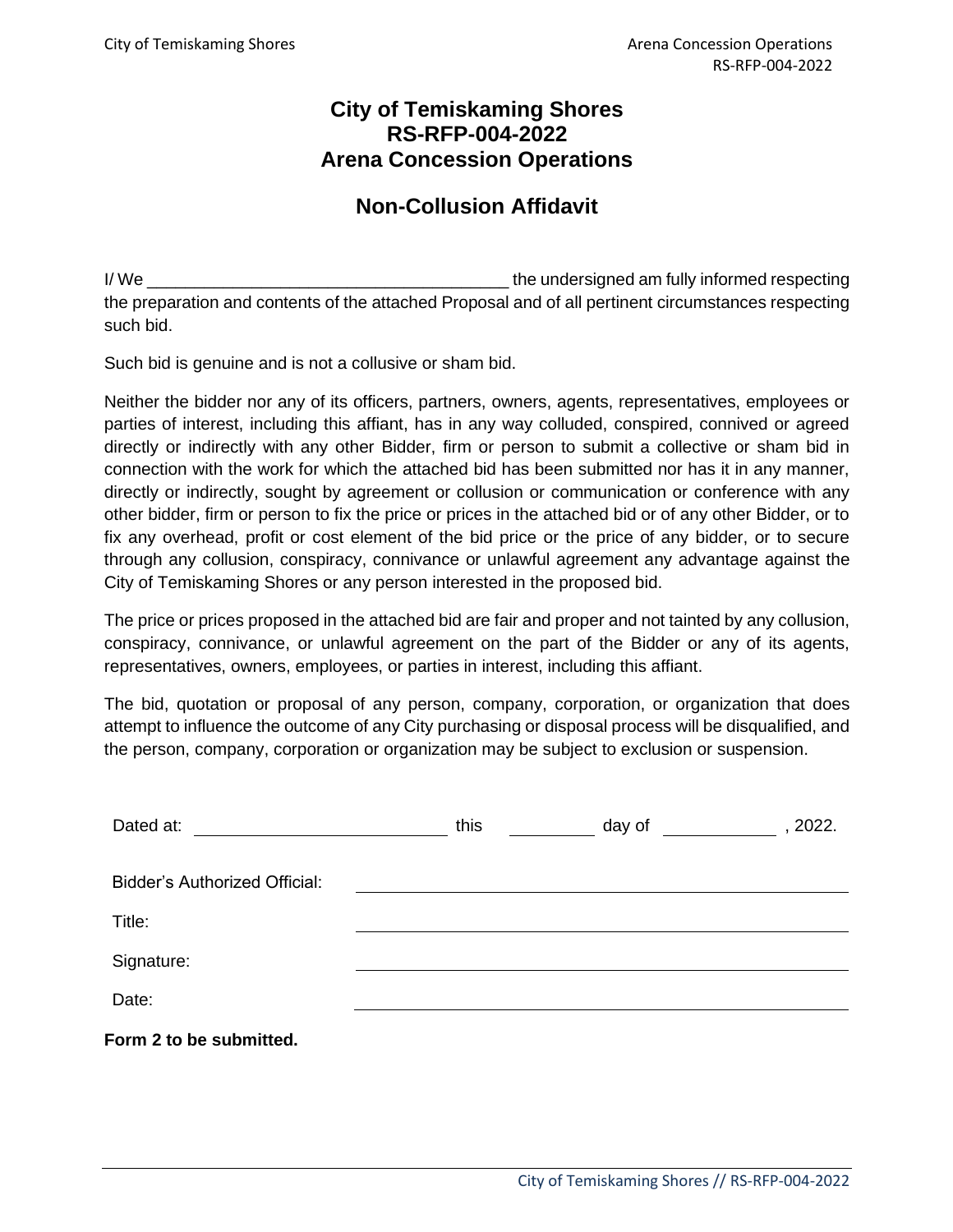#### **Conflict of Interest Declaration**

Please check appropriate response:

 $\Box$  I/We hereby confirm that there is not nor was there any actual perceived conflict of interest in our Proposal submission or performing/providing the Goods/Services required by the Agreement.

 $\Box$  The following is a list of situations, each of which may be a conflict of interest, or appears as potentially a conflict of interest in our Company's Proposal submission or the contractual obligations under the Agreement.

List Situations:

In making this Proposal submission, our Company has / has no *(strike out inapplicable portion)*  knowledge of or the ability to avail ourselves of confidential information of the City (other than confidential information which may have been disclosed by the City in the normal course of the RFP process) and the confidential information was relevant to the Work/Services, their pricing or quotation evaluation process.

| Dated at:                            | this | day of | , 2022. |
|--------------------------------------|------|--------|---------|
|                                      |      |        |         |
|                                      |      |        |         |
| Signature:                           |      |        |         |
| <b>Bidder's Authorized Official:</b> |      |        |         |
| Title:                               |      |        |         |
| Company Name:                        |      |        |         |
|                                      |      |        |         |
| Form 3 to be submitted.              |      |        |         |